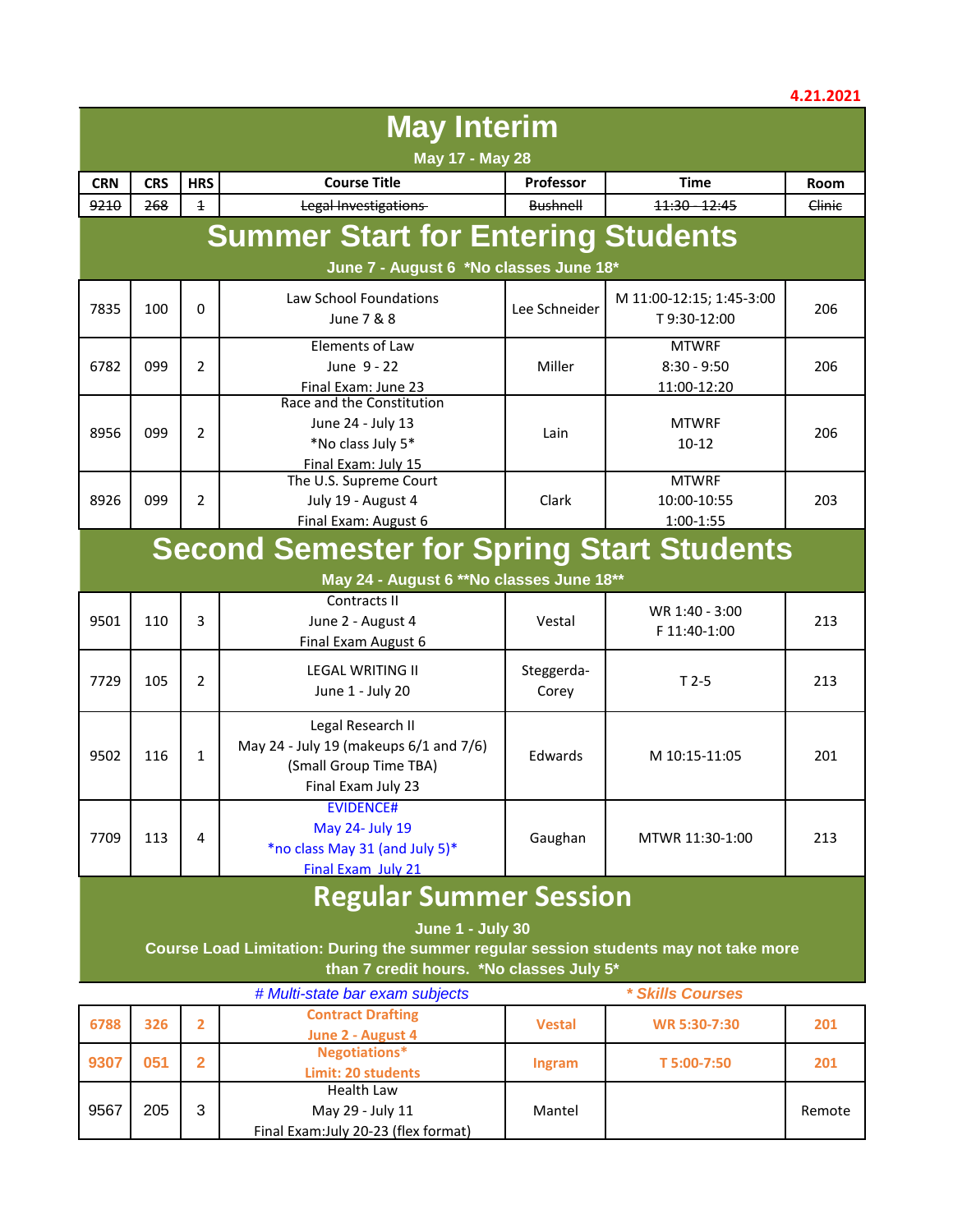|                                                                                                                                                                                                                | 615                | $1 - 3$        | INDIVIDUAL RESEARCH<br>Requires approval of supervising professor                                                                                           | <b>STAFF</b>        | <b>ARR</b>                | <b>ARR</b>    |  |  |
|----------------------------------------------------------------------------------------------------------------------------------------------------------------------------------------------------------------|--------------------|----------------|-------------------------------------------------------------------------------------------------------------------------------------------------------------|---------------------|---------------------------|---------------|--|--|
|                                                                                                                                                                                                                | 615W               | $\Omega$       | Adv. Writing Req. for Law 298                                                                                                                               |                     |                           |               |  |  |
| 7709                                                                                                                                                                                                           | 113                | 4              | <b>EVIDENCE#</b><br>May 24- July 19<br>*no class May 31 (and July 5)*<br>Final Exam July 21                                                                 | Gaughan             | MTWR 11:30-1:00           | 213           |  |  |
| 7729                                                                                                                                                                                                           | 105                | 2              | <b>LEGAL WRITING II</b><br>June 1 - July 20                                                                                                                 | Steggerda-<br>Corey | $T2-5$                    | 213           |  |  |
|                                                                                                                                                                                                                |                    |                | <b>August Interim</b>                                                                                                                                       |                     |                           |               |  |  |
|                                                                                                                                                                                                                |                    |                | <b>August 9 - August 20</b>                                                                                                                                 |                     |                           |               |  |  |
| 8002                                                                                                                                                                                                           | 050                | 3              | <b>TRIAL ADVOCACY*</b><br>Prereq: Law 113 (Evidence)<br><b>Seat Limit: 12 Students</b>                                                                      | Foritano            | <b>MTWRF</b><br>1:00-5:00 | <b>CLINIC</b> |  |  |
|                                                                                                                                                                                                                |                    |                |                                                                                                                                                             |                     |                           |               |  |  |
|                                                                                                                                                                                                                |                    |                | <b>Clinic Summer Session</b>                                                                                                                                |                     |                           |               |  |  |
|                                                                                                                                                                                                                |                    |                | May 17 - August 6                                                                                                                                           |                     |                           |               |  |  |
|                                                                                                                                                                                                                |                    |                | Prerequisite: Completion of three semesters: GPA of 2.00<br>These courses may not be taken concurrently with Law 628, 612, 613 or 614 EXCEPT for Tax Clinic |                     |                           |               |  |  |
|                                                                                                                                                                                                                |                    |                | ORIENTATION REQUIRED from 9:00 a.m. to 4:30 p.m. on DATES TO BE DETERMINED. Students must                                                                   |                     |                           |               |  |  |
|                                                                                                                                                                                                                |                    |                | complete 45 hours worth of work per credit hour.                                                                                                            |                     |                           |               |  |  |
|                                                                                                                                                                                                                |                    |                | <b>CRIMINAL DEFENSE CLINIC</b>                                                                                                                              |                     |                           |               |  |  |
| 6792                                                                                                                                                                                                           | 502                | $4 - 6$        | (May 17-Aug. 6)                                                                                                                                             | <b>Rigg</b>         | <b>ARR</b>                |               |  |  |
|                                                                                                                                                                                                                |                    |                | <b>Limit 4 Students</b>                                                                                                                                     |                     |                           |               |  |  |
|                                                                                                                                                                                                                |                    |                | <b>Adv. CRIMINAL DEFENSE CLINIC TRIAL</b>                                                                                                                   |                     |                           |               |  |  |
| 7228                                                                                                                                                                                                           | 511                | $\overline{2}$ | (May 17-Aug. 6)                                                                                                                                             | <b>Rigg</b>         | <b>ARR</b>                |               |  |  |
|                                                                                                                                                                                                                |                    |                | <b>Seat Limit: 2 Students</b><br><b>Adv. CRIMINAL DEFENSE CLINIC TRIAL</b>                                                                                  |                     |                           |               |  |  |
| 6795                                                                                                                                                                                                           | 511L               | 2              | (May 17-Aug. 6)                                                                                                                                             | <b>Rigg</b>         | <b>ARR</b>                |               |  |  |
|                                                                                                                                                                                                                |                    |                | <b>Seat Limit: 2 Students</b>                                                                                                                               |                     |                           |               |  |  |
|                                                                                                                                                                                                                |                    |                | <b>GENERAL CIVIL PRACTICE CLINIC</b>                                                                                                                        |                     |                           |               |  |  |
| 8984                                                                                                                                                                                                           | 501                | 4              | (May 17-Aug. 6)                                                                                                                                             | Frank               | <b>ARR</b>                |               |  |  |
|                                                                                                                                                                                                                |                    |                | <b>Seat Limit: 2 Students</b>                                                                                                                               |                     |                           |               |  |  |
| 9523                                                                                                                                                                                                           | 513                | $4 - 6$        | <b>WRONGFUL CONVICTIONS II</b>                                                                                                                              | Nichols Cook        | W 10-12 Clinic 123        |               |  |  |
|                                                                                                                                                                                                                | <b>Internships</b> |                |                                                                                                                                                             |                     |                           |               |  |  |
|                                                                                                                                                                                                                |                    |                |                                                                                                                                                             |                     |                           |               |  |  |
| Note: All internships require permission of the supervising professor and, where indicated, the Associate<br>Dean. A student must have at least a 2.0 GPA toregister for and take an internship. Students must |                    |                |                                                                                                                                                             |                     |                           |               |  |  |
| complete 45 hours worth of work per credit hour.                                                                                                                                                               |                    |                |                                                                                                                                                             |                     |                           |               |  |  |
|                                                                                                                                                                                                                |                    |                |                                                                                                                                                             |                     |                           |               |  |  |
| 8970                                                                                                                                                                                                           | 645                | 0              | <b>INTERNSHIP CLASSROOM COMPONENT</b>                                                                                                                       | Pritchett           | May 18, June 1 & 15,      | Remote        |  |  |
|                                                                                                                                                                                                                |                    |                | ** All students are required to attend**                                                                                                                    |                     | July 6 & 20 12-1:00       |               |  |  |
|                                                                                                                                                                                                                |                    |                | ADMINISTRATIVE LAW INTERNSHIP                                                                                                                               |                     |                           |               |  |  |
| 8985                                                                                                                                                                                                           | 604                | 2              | Prerequisite: Administrative Law                                                                                                                            | Albert              | <b>ARR</b>                | <b>ARR</b>    |  |  |
|                                                                                                                                                                                                                |                    |                | (Law 252)                                                                                                                                                   |                     |                           |               |  |  |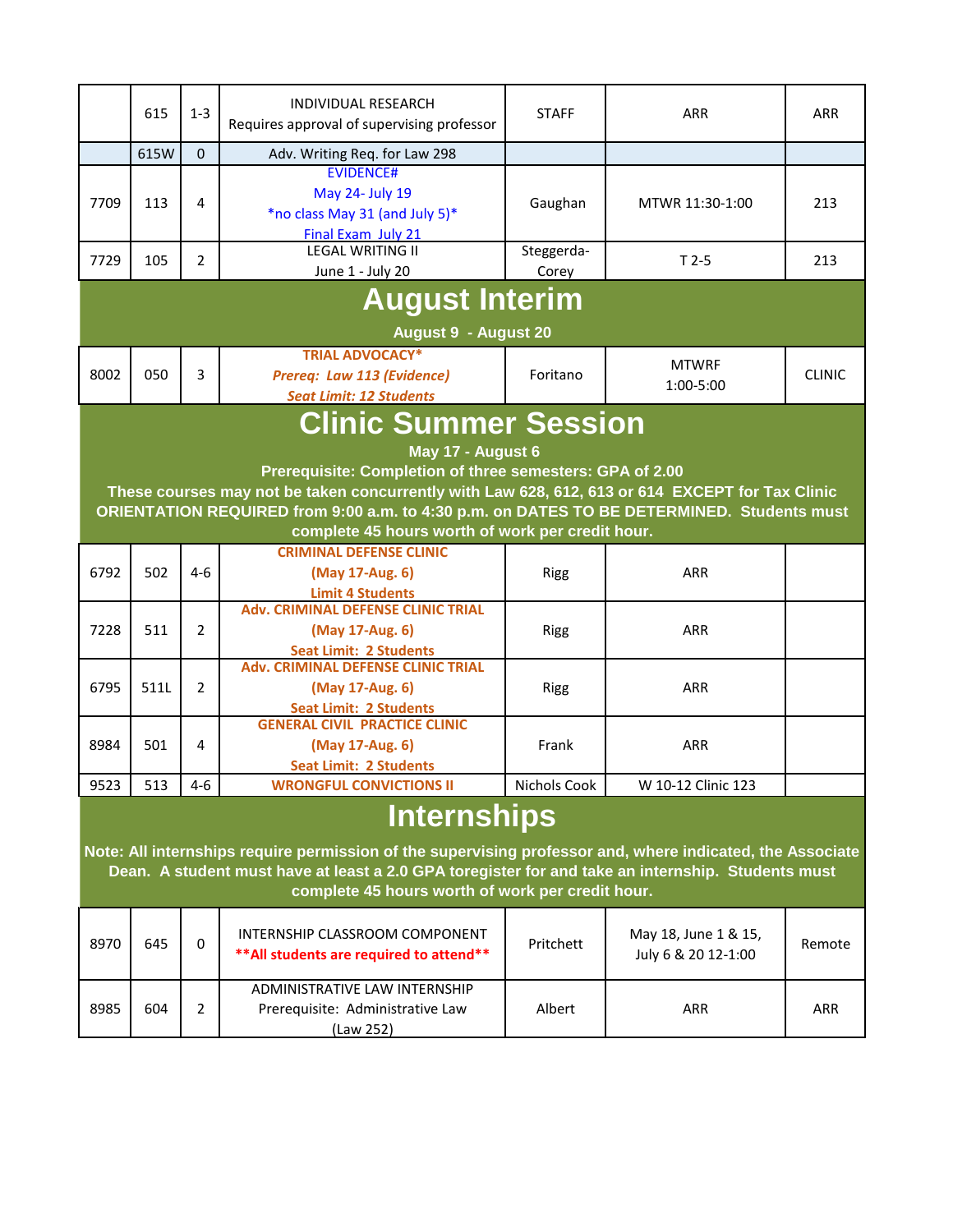| 6799 | 612 | $\mathbf{1}$ | ADVANCED PROSECUTOR INTERNSHIP<br>Prerequisite: 3 semesters completed,<br>including Law 113 (Evidence) and Law 236<br>(Crim Pro I). Must have competed a<br>standard Prosecution Internship (Law 613 or<br>614) prior to enrollment. May not be taken<br>concurrently with Law 501, 503, 502 or 628      | Foritano      | ARR        | <b>ARR</b> |
|------|-----|--------------|----------------------------------------------------------------------------------------------------------------------------------------------------------------------------------------------------------------------------------------------------------------------------------------------------------|---------------|------------|------------|
| 7414 | 633 | 3            | ADV. POLK CO. PROSECUTOR INTERNSHIP<br>Prerequisite: 3 semesters completed,<br>including Law 113 (Evidence) and Law 236<br>(Crim Pro I). Must have competed a<br>standard Prosecution Internship (Law 613 or<br>614) prior to enrollment. May not be taken<br>concurrently with Law 501, 503, 502 or 628 | Foritano      | <b>ARR</b> | <b>ARR</b> |
| 9574 | 647 | $1 - 3$      | ANIMAL RESCUE LEAGUE (ARL) INTERNSHIP                                                                                                                                                                                                                                                                    | Shelton       | ARR        | ARR        |
| 6801 | 622 | $1 - 3$      | <b>CHILDREN'S RIGHTS INTERNSHIP</b>                                                                                                                                                                                                                                                                      | N. Miller     | <b>ARR</b> | ARR        |
| 9339 | 610 | 3            | <b>CONSUMER LAW INTERNSHIP</b>                                                                                                                                                                                                                                                                           | Pritchett     | ARR        | <b>ARR</b> |
|      | 634 | $2 - 3$      | DISABILITIES RIGHTS IOWA (DRI)                                                                                                                                                                                                                                                                           | N.Miller      | <b>ARR</b> | <b>ARR</b> |
| 6803 | 626 | $2 - 3$      | ENVIRONMENTAL LAW INTERNSHIP                                                                                                                                                                                                                                                                             | Anderson      | <b>ARR</b> | <b>ARR</b> |
| 6804 | 603 | $1 - 3$      | <b>ETHICS INTERNSHIP</b><br>Prerequisite: Ethics (Law 114) Limit 1<br>student                                                                                                                                                                                                                            | Yee           | <b>ARR</b> | <b>ARR</b> |
| 6805 | 609 | 3            | FEDERAL PUBLIC DEFENDER INTERNSHIP<br>Note: May not be taken concurrently with<br>Law 501, 502, 503, 612, 613, 614 or 628                                                                                                                                                                                | <b>Rigg</b>   | <b>ARR</b> | <b>ARR</b> |
|      | 600 | $1 - 3$      | <b>INDEPENDENT INTERNSHIP</b><br><b>Note:</b> Requires approval and signature of<br>supervising Professor and Associate Dean                                                                                                                                                                             | <b>STAFF</b>  | <b>ARR</b> | ARR        |
| 6876 | 630 | 3            | <b>IOWA ATTORNEY GENERAL OFFICE</b><br>INTERNSHIP<br>Prerequisites: Law 113 (Evidence) and Law<br>236 (Crim Pro I)                                                                                                                                                                                       | Foritano      | ARR        | ARR        |
| 6810 | 605 | $2 - 3$      | IOWA CIVIL RIGHTS COMMISSION<br><b>INTERNSHIP</b>                                                                                                                                                                                                                                                        | Kende         | <b>ARR</b> | <b>ARR</b> |
| 9094 | 602 | $1 - 3$      | Iowa Legal Aid Internship                                                                                                                                                                                                                                                                                | Lee Schneider | <b>ARR</b> | <b>ARR</b> |
| 9503 | 642 | $1 - 3$      | <b>IOWA SECRETARY OF STATE</b>                                                                                                                                                                                                                                                                           | Gaughan       | <b>ARR</b> | <b>ARR</b> |
| 9504 | 624 | 3            | IOWA WORKERS' COMPENSATION<br><b>INTERNSHIP</b>                                                                                                                                                                                                                                                          | K. Miller     | ARR        | ARR        |
| 6812 | 623 | $1 - 3$      | <b>JUDICIAL INTERNSHIP</b><br>Prereq: 30 credit hrs and 2.3 CGPA<br>Seat Limit: 6 Students                                                                                                                                                                                                               | Lain          | ARR        | <b>ARR</b> |
| 6813 | 631 | $1 - 3$      | JUVENILE COURT CLERK INTERNSHIP                                                                                                                                                                                                                                                                          | N. Miller     | ARR        | <b>ARR</b> |
| 6814 | 632 | $1 - 3$      | JUVENILE LAW APPELLATE INTERNSHIP                                                                                                                                                                                                                                                                        | N. Miller     | ARR        | <b>ARR</b> |
| 6815 | 620 | 3            | JUVENILE LAW INTERNSHIP<br>Prerequisites: Law 280 (Children & the Law),<br>Law 050 (Trial Advocacy)                                                                                                                                                                                                      | N. Miller     | ARR        | ARR        |